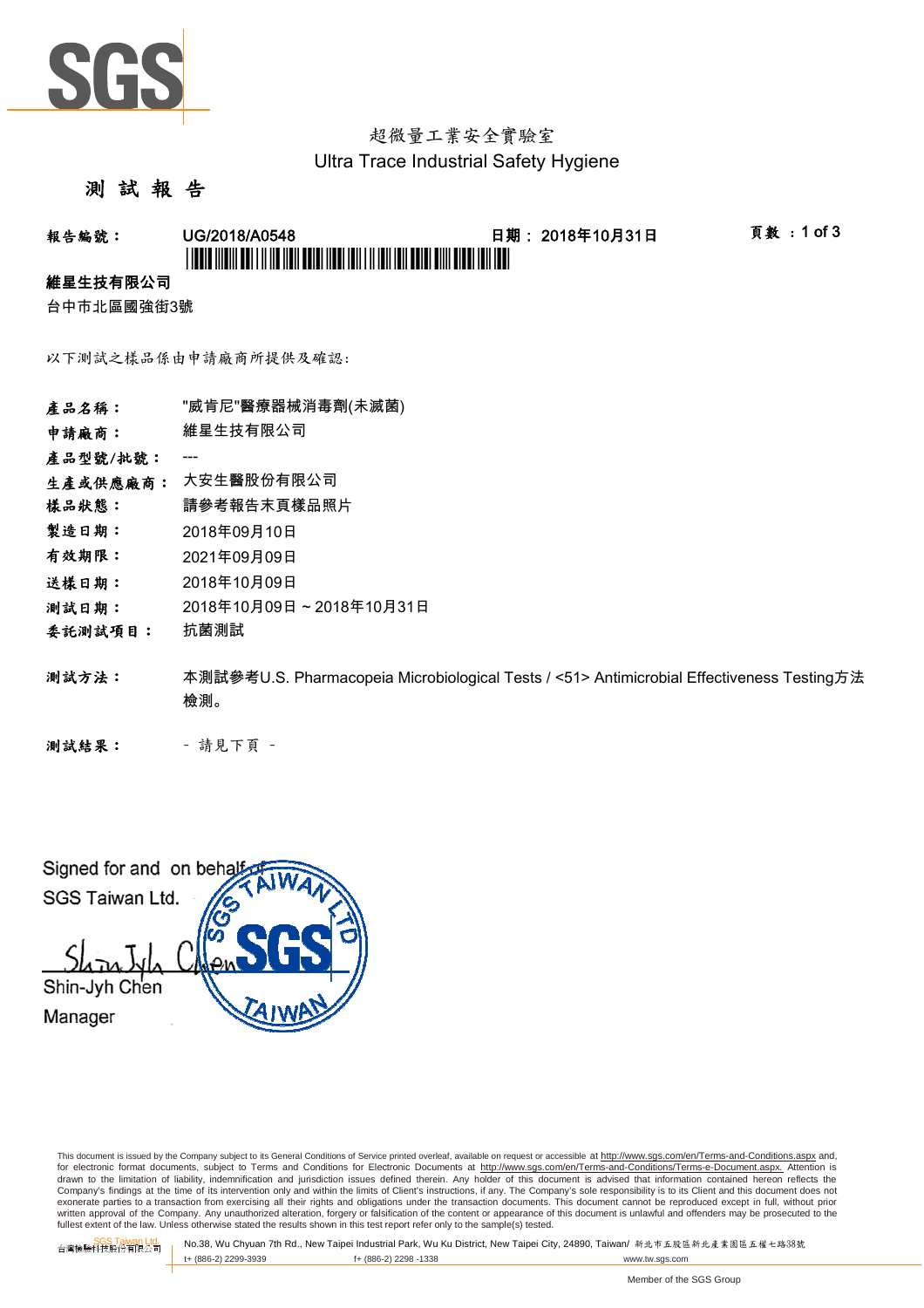

### 超微量工業安全實驗室 Ultra Trace Industrial Safety Hygiene

### 測 試 報 告

# **報告編號: UG/2018/A0548 - 日期:2018年10月31日 - 頁數:2 of 3** \*L'INDIA INDIA DULLA NE NON DONA ALL'INDIA NELL'INDIA NON DUALE DI NEU NON NON

#### 維星生技有限公司

台中市北區國強街3號

測試結果:

| 菌株名稱                                                       | 原接菌量(CFU/mL)        | 作用時間  | 樣品作用後之菌<br>$\frac{1}{2}$ (CFU/mL) | <u>減菌率R(%)</u> |
|------------------------------------------------------------|---------------------|-------|-----------------------------------|----------------|
| 抗藥性金黃色葡萄球菌 (MRSA)<br>(Staphylococcus aureus subsp. aureus) | $2.5 \times 10^5$   | 60 分鐘 | <1                                | >99.9          |
| 大腸桿菌<br>(Escherichia coli)                                 | $3.2 \times 10^{5}$ | 60 分鐘 | <1                                | >99.9          |

備註:1.測試報告僅就委託者之委託事項提供測試結果,不對產品合法性做判斷。 2.本報告不得分離,分離使用無效。

3.菌株編號:

抗藥性金黃色葡萄球菌 (MRSA) BCRC 15211 ; ATCC 33591 大腸桿菌 BCRC 11634 ; ATCC 8739

- END -

This document is issued by the Company subject to its General Conditions of Service printed overleaf, available on request or accessible at http://www.sgs.com/en/Terms-and-Conditions.aspx and, for electronic format documents, subject to Terms and Conditions for Electronic Documents at http://www.sgs.com/en/Terms-and-Conditions/Terms-e-Document.aspx. Attention is drawn to the limitation of liability, indemnification and jurisdiction issues defined therein. Any holder of this document is advised that information contained hereon reflects the<br>Company's findings at the time of its int exonerate parties to a transaction from exercising all their rights and obligations under the transaction documents. This document cannot be reproduced except in full, without prior written approval of the Company. Any unauthorized alteration, forgery or falsification of the content or appearance of this document is unlawful and offenders may be prosecuted to the<br>fullest extent of the law. Unless othe